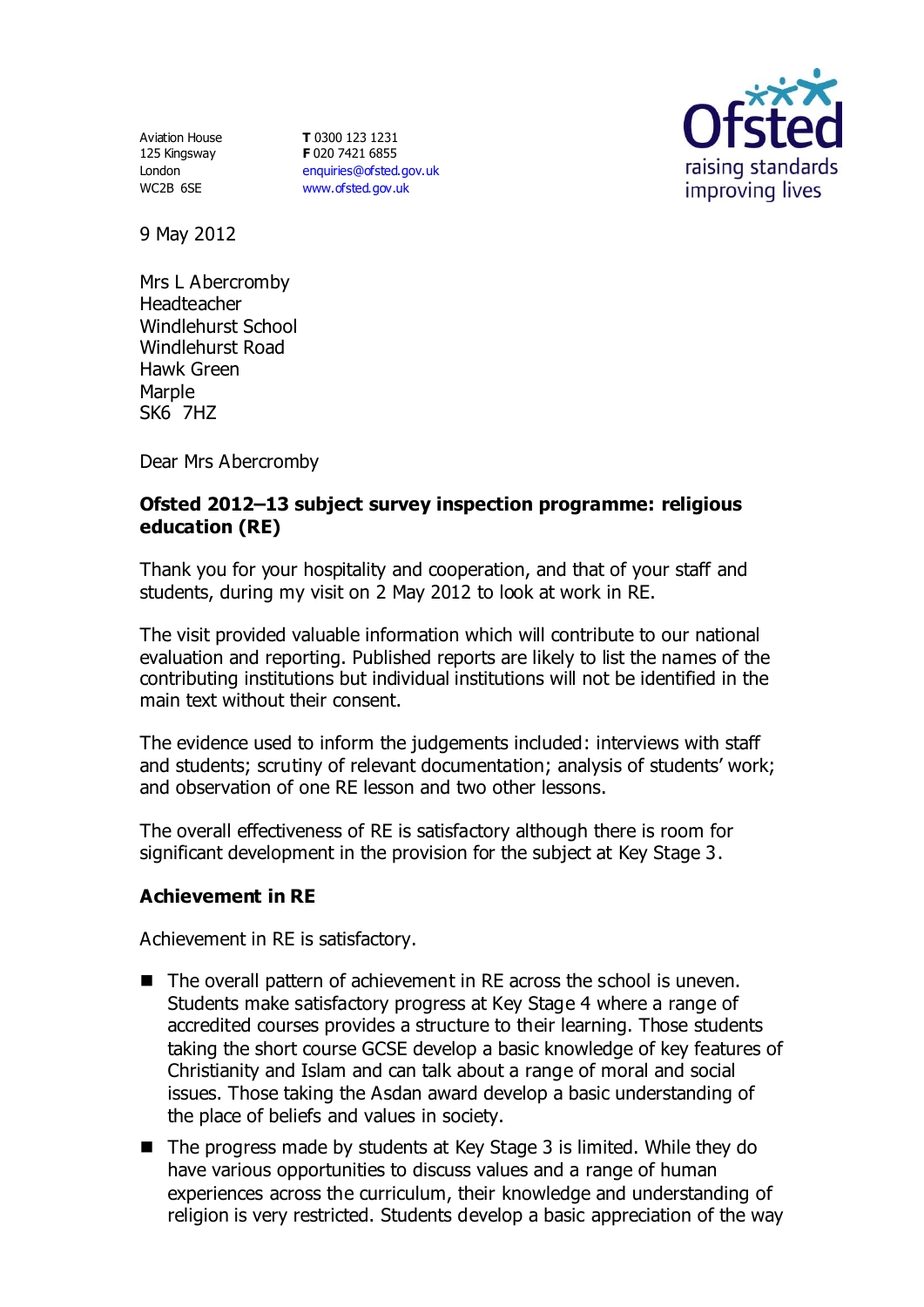human beings have expressed ideas and feelings through different forms of religious and cultural expression – for example, in some work on aboriginal art.

# **Quality of teaching in RE**

The quality of teaching in RE is satisfactory.

- Evidence to support a judgement of the quality of teaching at Key Stage 3 is very limited. While teachers include some strands of RE work within the wider curriculum, these are usually undeveloped and fragmented.
- Teaching at Key Stage 4 is good. Lessons are well planned and ensure the active participation of students in their learning. A variety of strategies are used to help students develop their knowledge of religion, meet the requirements of the accredited courses they are following, and maintain their interest and concentration. Students' behaviour is carefully managed.
- Students' work is marked appropriately at Key Stage 4 but currently no arrangements are in place to assess, record or report on students' progress in RE at Key Stage 3.

# **Quality of the curriculum in RE**

The quality of the curriculum in RE is satisfactory overall but requires significant improvement at Key Stage 3.

- The strength of the curriculum is the range of accredited courses available to students at Key Stage 4. An initial unit on 'Our World' provides students with a taster of RE and on the basis of their response they are given the option to follow a GCSE short course. Other students take the Asdan certificate course which includes a unit on 'beliefs and values'. This provision has incorporated opportunities for students to visit a variety of local places of worship including local churches and a Buddhist centre.
- The school is currently developing its Key Stage 3 curriculum based on the key principle of securing the engagement of students in their learning. Until relatively recently, very little provision was made for RE but the school has recognised the need to establish a more secure provision for the subject which meets and addresses the distinctive needs of the students. At present, provision is made through assemblies and the wider learning curriculum. Although a document is in place to track the key elements of RE, the provision is relatively ad hoc and unfocused. Much of the emphasis is on 'learning from' with limited attention to 'learning about' religion.

## **Effectiveness of leadership and management in RE**

The effectiveness of leadership and management in RE is satisfactory.

■ RE benefits from the leadership of a specialist who brings a high level of expertise to the subject. Until recently, the focus of improvement has been on Key Stage 4 where the subject leadership is good. While another